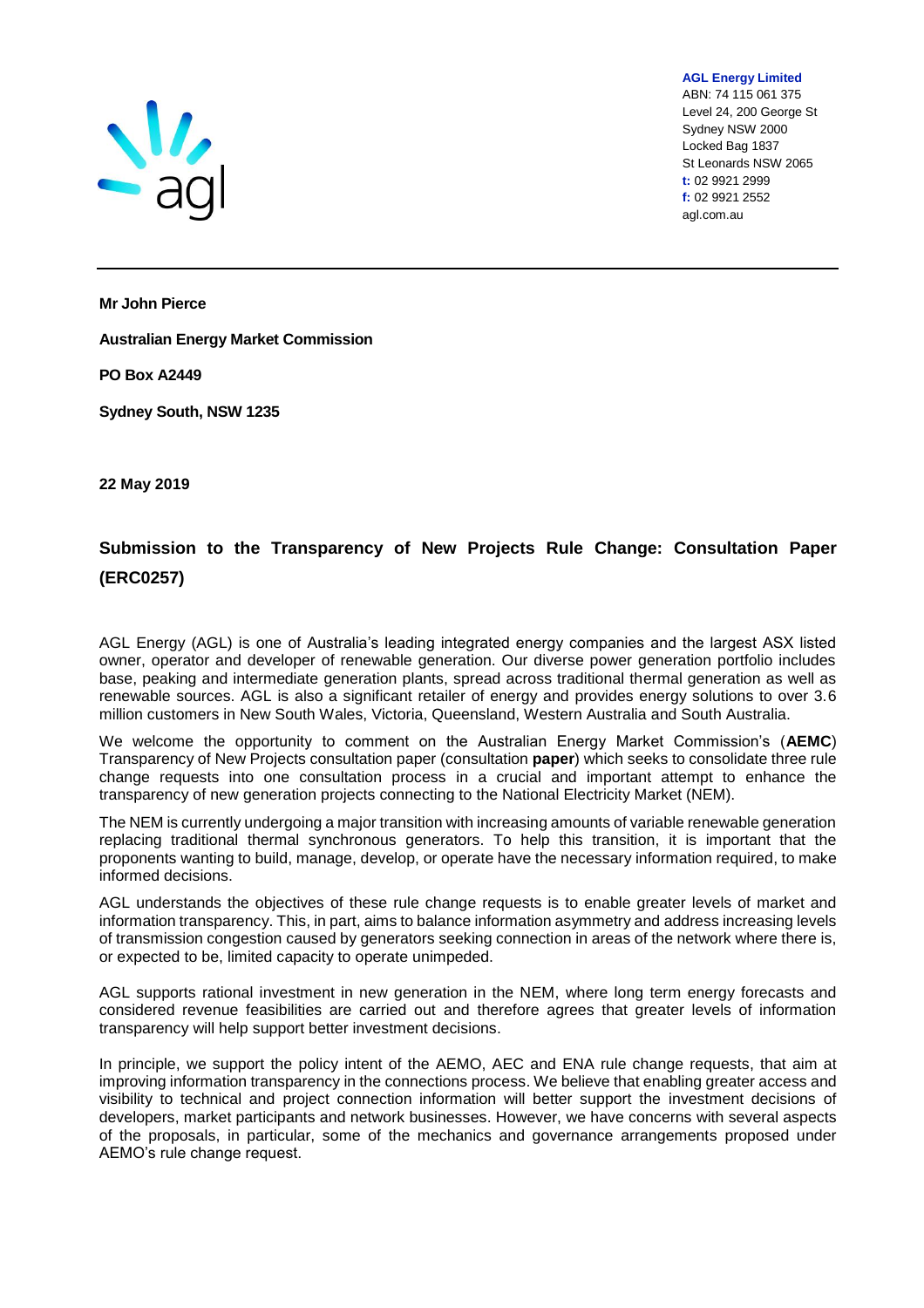

Key issues include:

- *Clearer 'developer' definitions* A greater understanding of who the AEMO rule change is set out to support, and the magnitude of the problem is necessary, noting that AEMO's proposal clearly articulated that the developer 'never intends to register as a market participant'<sup>1</sup> .
- *Regulatory Safeguards* It is unclear how any extensions of the regulatory framework would bind on developers as Intending Participants, including the application of confidentiality obligations, to ensure those seeking access to protected information remain incentivised beyond the 'deregistration' deterrent<sup>2</sup>.
- *Balancing accountability and transparency* A costs and benefits assessment is necessary to ensure any reforms strike the right balance between imposing new obligations and their associated compliance costs.
- *Considerations of other existing mechanisms to enable transparency* a further assessment is required to determine:
	- a. why the existing commercial models outlined in Appendix A of the consultation paper<sup>3</sup> are not satisfactory, noting that regulatory accountability is reflected in these models; and
	- b. the limitations of other alternative yet existing approaches for developers (not operating under one of the models outlined in point a. above), to seek access to market and technical data via third-party providers.

AGL encourages the AEMC to explore these issues as part of its assessment.

Additionally, AGL has responded to the various consultation questions below in Appendix 1. We welcome the opportunity to discuss these further with the AEMC.

If you have any queries about our submission, please contact Dan Mascarenhas on (03) 8633 7880 or [DMascare@agl.com.au.](mailto:DMascare@agl.com.au)

Yours sincerely,

l

Entalgap

Elizabeth Molyneux General Manager Energy Markets Regulation

<sup>1</sup> AEMC Transparency of New Projects consultation paper; pg. 1

<sup>2</sup> AGL notes, that this deterrent may be insufficient on its own because the developer, operating in the way described by AEMO, would likely deregister

themselves from the Intending Participant category anyway. <sup>3</sup> AEMC Transparency of New Projects consultation paper; p41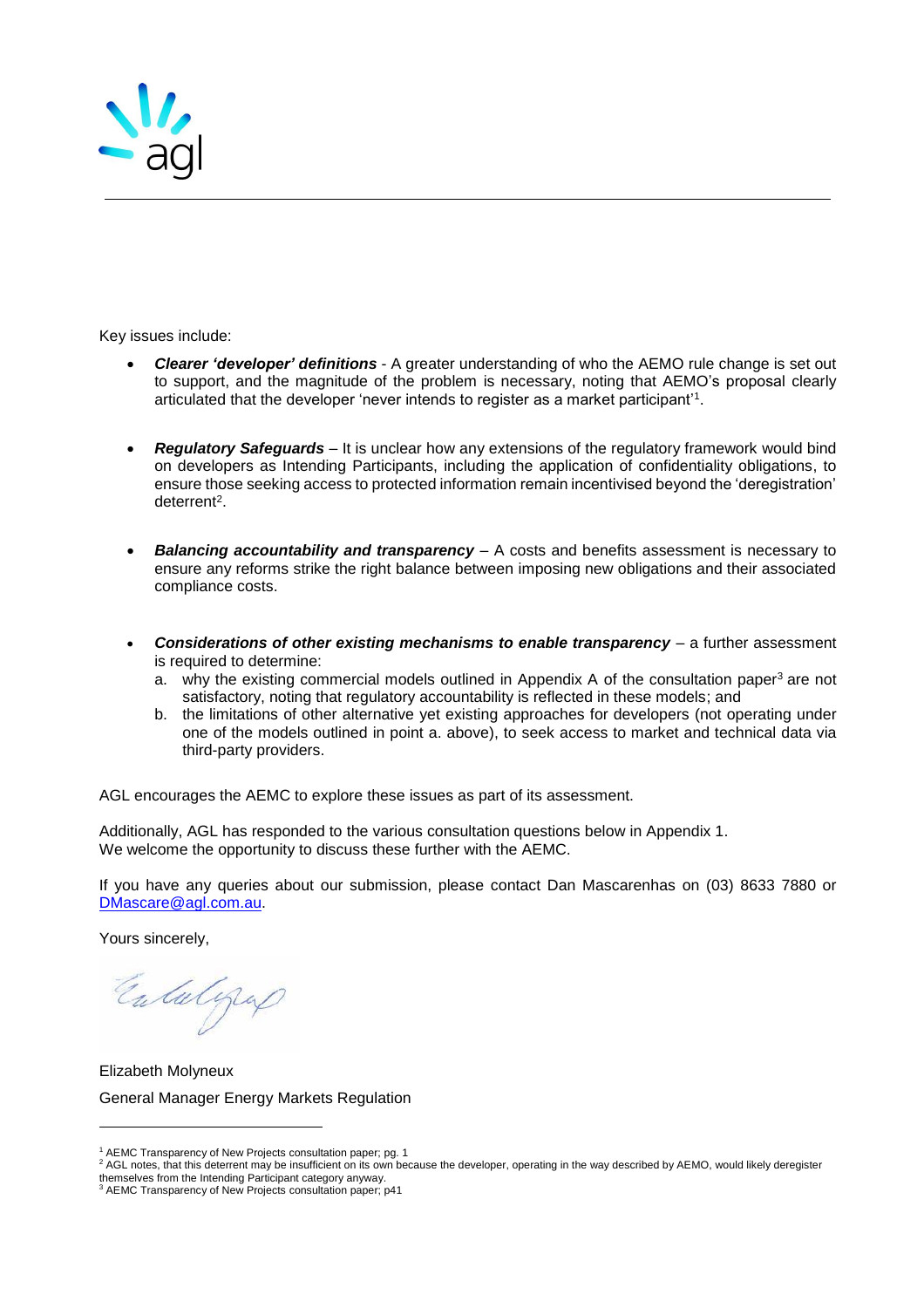

Appendix 1

# Question 1 – Assessment Framework

#### **a. Do stakeholders agree with the proposed assessment framework? Alternatively, are there additional principles that the commission should take into account?**

AGL broadly supports the AEMC's proposed assessment. However, AGL considers that reform should only be progressed where there is a clear rationale for change, suitable drivers and incentives, competitive neutrality, and appropriate governance arrangements. Any reform must also balance the cost and benefits of a proposed change.

# Question 2 – Information Provision for Developers

#### **a. Do stakeholders consider that developers do not have access to information necessary to construct and connect generation assets or large loads?**

AGL acknowledges there may be a growing challenge in the market for specific developers with alternative business models during pre-registration. It is possible these developers may not have access to some of the essential data sets needed to enable application for registration and network connections, particularly if they are operating under a model not described in Appendix A of the consultation paper.

While AGL supports greater transparency of information and access to data to better enable investment decision making in the NEM, we also believe that this access must also reflect appropriate responsibilities and accountability to the regulatory framework, including adhering to confidentiality obligations.

## **b. Should developers be allowed to register as intending participants? If so, what other considerations should be taken into account?**

AGL broadly supports the policy intent proposed by AEMO to increase transparency and information access to new market participants. We do not however, support the proposed mechanism to allow developers access, unless several regulatory concerns are suitably addressed.

We urge the AEMC to carefully consider the risks associated with an expansion to the 'Intending Participant' category. Below is an outline of concerns:

1. AGL notes that anyone can be a 'developer' – unless this term is clearly defined, access to the regulatory framework could have unforeseen consequences. While we understand AEMO will likely manage a registration process for developers seeking to become 'Intending Participants', we believe guidance from the AEMC is necessary to describe the intended 'beneficiary' of these rule changes.

Further, we understand AEMO's proposal is aimed at those developers specifically seeking to undertake a 'build and sell' model. AGL encourages the AEMC to consider all pre-operation developer models, including for example, those seeking to sell at financial close (i.e. Financial Investment Decision).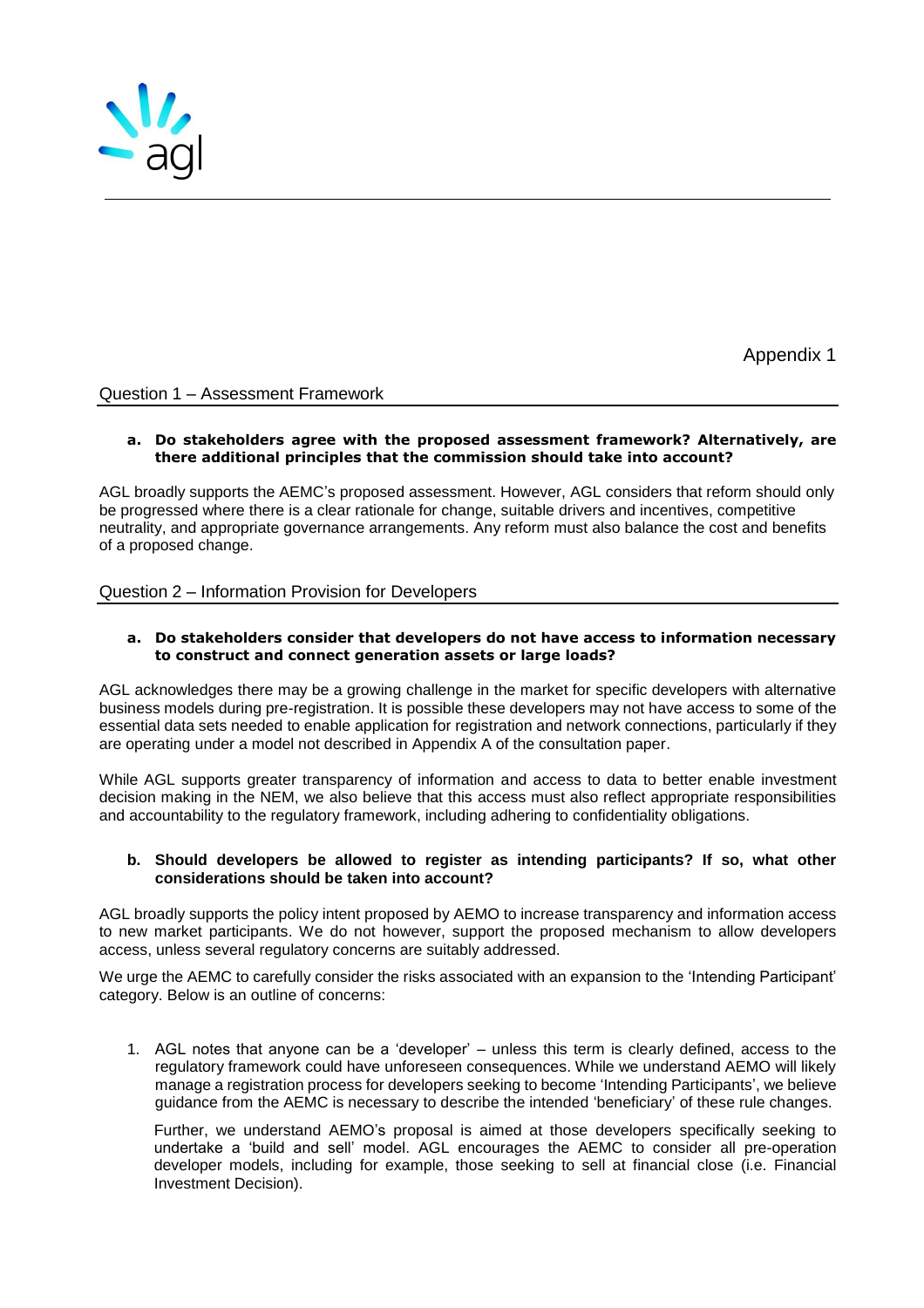

- 2. Additional quantitaive and/or qualitative information from AEMO to support their proposal and demonstrate the specific magnitude of the problem is necessary. This information would allow further consideration on the key concerns and challenges presented, including the need for change. It would also assist in explaining why, for example, other known pathways such as the commercial models in Attachment A of the consultation paper, or subscription services to existing third party data providers<sup>4</sup> , do not address the problem.
- 3. AGL has a general concern regarding the application of the NER in respect of developers under the AEMO proposal. We contest that if the AEMC allows a 'developer' to become an 'Intending Participant', irrespective the developer's intention to register or not, suitable consideration needs to be given to regulatory enforcement of the NER. This includes ensuring appropriate regulatory safeguards are in place to:
	- Maintain general compliance with the National Electricity Law (NEL), NER and its associated procedures and guidelines (as applicable);
	- Protect the datasets that are made available, both near and long term, to ensure the developer has the right intentions (i.e. doesn't misuse data, protects confidentiality, uses the data within the bounds of the regulatory framework while an intending participant etc.).
	- Limit the amount of data and information provided to the developer by clearly articulating the type of data sets provided, ensuring provision of high level aggregated data (i.e. locational) only, and setting a maximum term on access to the data; and
	- Maintain suitable accountability in this category of participant to ensure only serious developers seek access, for example by applying a financial penalty for NER noncompliance or setting an access/registration fee. AGL notes that deregistration alone will not provide a suitable disincentive to combat the risk of participant gaming in this category because the developer would deregister themselves anyway once their intended activity is completed.

## **c. Do stakeholders have any views on the criteria outlined in AEMO's intending participant guidelines?**

AEMO should consult on the guiding principles to ensure that the intending participant category remains fit for purpose. In addition, incentives such as a suitable upfront payment, a holding bond, or backward facing payment as a condition of sale could be further explored as mechanisms to detract non-committed participants from seeking access.

Another option to incentivise continued project specific progress by developers is to encourage suitable explanations on progress delays through penalty fees, with deregistration if no suitable explanation of delayed progress is provided. AGL welcomes the AEMC's view on the most efficient and effective way to keep developers accountable under the NER.

## Question 6 – Notification of Project Changes

l

<sup>4</sup> AGL notes that a number of commercial businesses such as NEOmobile and NEMsight provide real time and historic subscription data services, which can provide developers with a cheaper, less intrusive mechanism. These services provide similar data sets necessary to undertake project modelling activities.